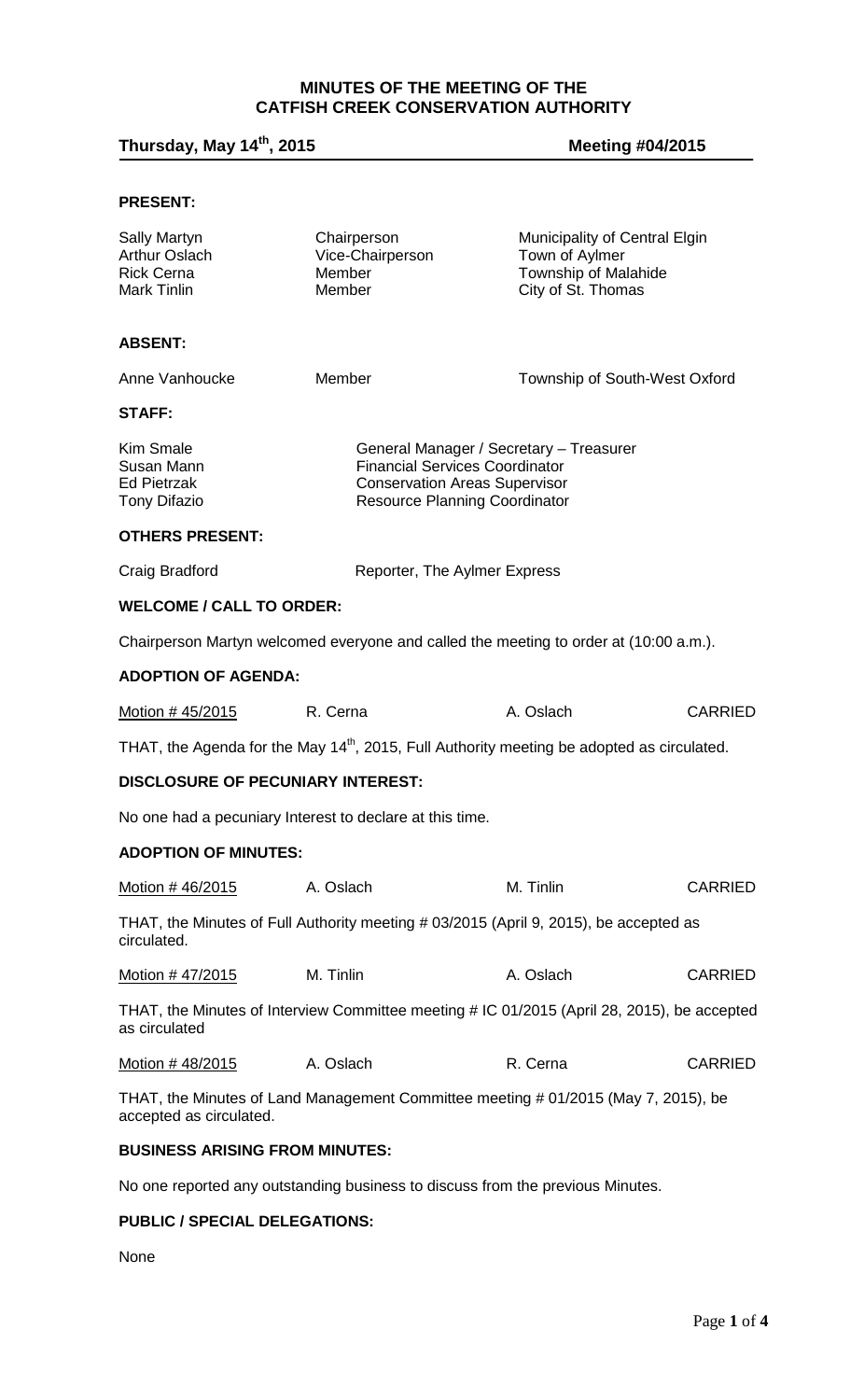#### **REPORTS:**

| Report FA 16/2015 - Monthly Staff Reports, was presented, discussed, and resolved.                                                          |           |           |                |  |  |
|---------------------------------------------------------------------------------------------------------------------------------------------|-----------|-----------|----------------|--|--|
| Motion #49/2015                                                                                                                             | M. Tinlin | A. Oslach | <b>CARRIED</b> |  |  |
| THAT, Staff Reports for the month of April, 2015, be noted and filed.                                                                       |           |           |                |  |  |
| Report FA 17/2015 - April Summary of Revenue and Expenditures, was presented, discussed,<br>and resolved.                                   |           |           |                |  |  |
| Motion # 50/2015                                                                                                                            | R. Cerna  | A. Oslach | <b>CARRIED</b> |  |  |
| THAT, Report FA 17/2015, be noted and filed.                                                                                                |           |           |                |  |  |
| Report FA 18/2015 – Accounts Payable, was presented, discussed, and resolved.                                                               |           |           |                |  |  |
| Motion # 51/2015                                                                                                                            | M. Tinlin | R. Cerna  | <b>CARRIED</b> |  |  |
| THAT, Accounts Payable totaling \$32,897.95, be approved for payment as presented in Report<br>FA 18/2015.                                  |           |           |                |  |  |
| Report FA 19/2015 – Monthly Plan Review, was presented, discussed, and resolved.                                                            |           |           |                |  |  |
| Motion # 52/2015                                                                                                                            | R. Cerna  | A. Oslach | <b>CARRIED</b> |  |  |
| THAT, the Full Authority approve the Monthly Plan Review Report for the months of March &<br>April, 2015.                                   |           |           |                |  |  |
| Report FA 20/2015 - Southwestern Regional Envirothon Competition, was presented,<br>discussed, and resolved.                                |           |           |                |  |  |
| Motion # 53/2015                                                                                                                            | M. Tinlin | A. Oslach | <b>CARRIED</b> |  |  |
| THAT, Report FA 20/2015, be noted and filed.                                                                                                |           |           |                |  |  |
| Report FA 21/2015 - Biennial Tour, was presented, discussed, and resolved.                                                                  |           |           |                |  |  |
| Vice-Chairperson Oslach expressed an interest in attending the tour.                                                                        |           |           |                |  |  |
| Motion # 54/2015                                                                                                                            | R. Cerna  | M. Tinlin | <b>CARRIED</b> |  |  |
| THAT, the Full Authority authorize one (1) delegate to attend the 2015 Conservation Authorities<br>Biennial Tour on September 20-23, 2015.  |           |           |                |  |  |
| Report FA 22/2015 – Summer Employment Programs, was presented, discussed, and resolved.                                                     |           |           |                |  |  |
| <u>Motion # 55/2015</u>                                                                                                                     | R. Cerna  | A. Oslach | <b>CARRIED</b> |  |  |
| THAT, the Full Authority acknowledge receipt of the information on the 2015 Summer<br>Employment Programs as outlined in Report FA 22/2015. |           |           |                |  |  |
| Report FA 23/2015 - Environment Canada Weather Bulletin, was presented, discussed, and<br>resolved.                                         |           |           |                |  |  |

Motion # 56/2015 M. Tinlin R. Cerna CARRIED

THAT, the Environment Canada weather information attached to Report FA 23/2015, be noted and filed.

#### **GENERAL MANAGER / SECRETARY-TREASURER'S REPORT:**

a) National Recreational Fisheries Award:

The General Manager Secretary-Treasurer circulated a copy of a newspaper article from The Aylmer Express showing the East Elgin Secondary School Environmental Leadership Program students accepting a National Recreational Fisheries Award from Fisheries and Oceans Canada. The Award was presented on April 16<sup>th</sup> in recognition of the efforts of the Environmental Leadership Program to help preserve and restore the freshwater fisheries in the Catfish Creek watershed.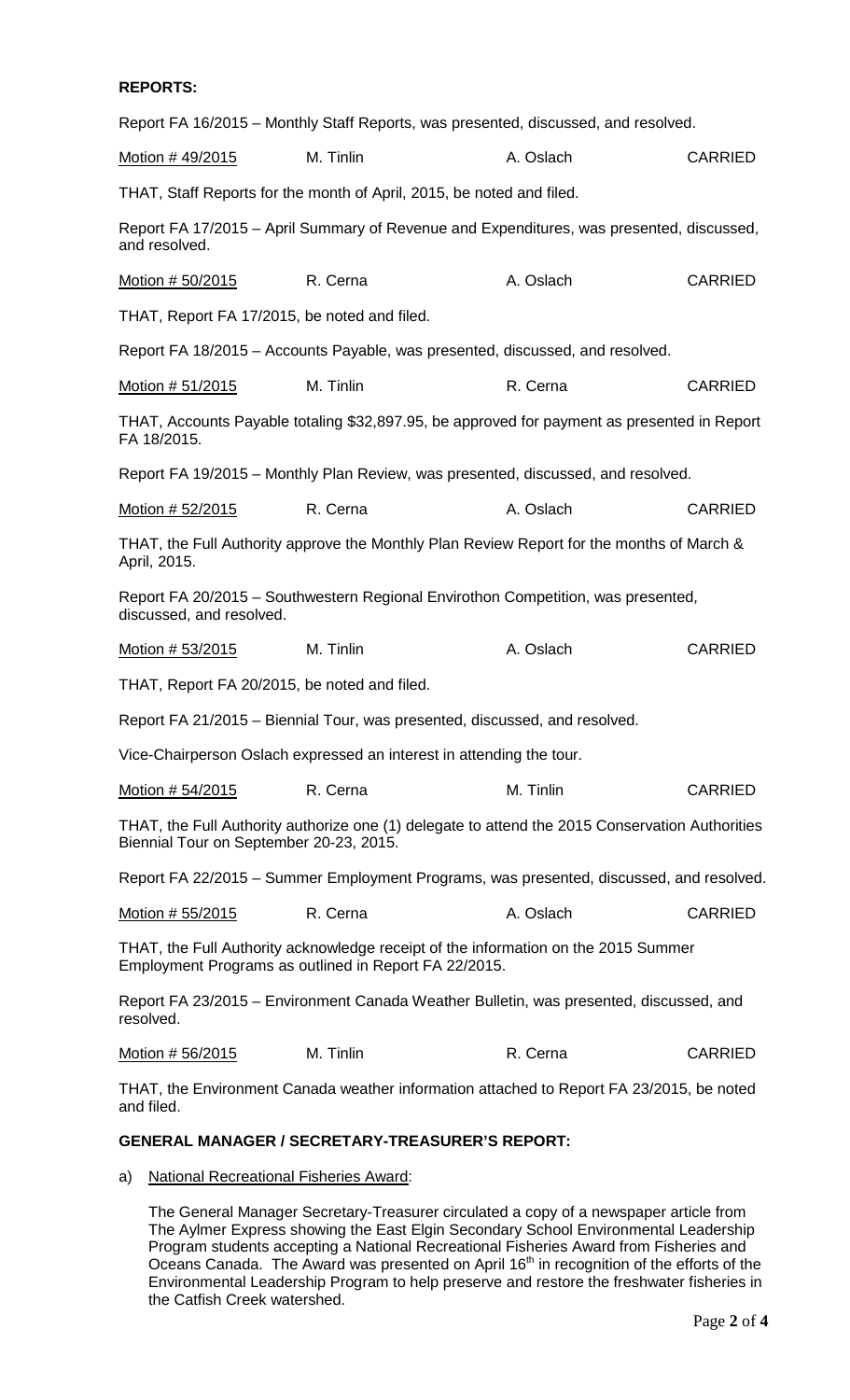# b) Conservation Ontario 2014 Annual Report:

Copies of the 2014 Conservation Ontario Annual Report were distributed to each member for their review and information.

# c) Watershed Tour:

On May 5<sup>th</sup>, the General Manager / Secretary-Treasurer took the General Manager of Conservation Ontario on a tour of the watershed. She mentioned what an interesting watershed we have in comparison to the ones with flatter topography and less forest cover.

# d) Photo Field Guide:

The members were shown a copy of the new Photo Field Guide to the Reptiles and Amphibians of Ontario published by the St. Thomas Field Naturalist Club. The Guide can be purchased for \$15.00 per copy at the local Conservation Authorities and Nature Clubs.

# e) Palmer Estate Donation:

The General Manager / Secretary-Treasurer informed the members that the CCCA has received a financial donation from the Estate of Dorothy Fay Palmer in the amount of \$35,000.00. The donation will help rebuild the main observation platform at Springwater, construct an environmental education deck at the Yarmouth Natural Heritage Area and purchase equipment to support environmental education programming.

# **UNFINISHED BUSINESS:**

None

# **CHAIRPERSON'S / BOARD MEMBER'S REPORT:**

Chairperson Martyn mentioned that the native vine maze located in the Municipality of Central Elgin at Union will be transformed into a vine pavilion. She thanked the Conservation Areas Supervisor for his help with the project itself and the surrounding tree planting.

Vice-Chairperson Oslach thanked the staff for providing him with literature on the CCCA to distribute at the Aylmer and East Elgin Home and Garden Show held on April 24-26, 2015. He mentioned that the Town was promoting the benefits of composting and planting Butterfly Milkweed during the event.

# **NOTICE OF MOTIONS / NEW BUSINESS:**

**None** 

# **CORRESPONDENCE:**

- a) Not Copied:
	- Correspondence Register for April 1-30, 2015.
- b) Copied:
	- None

Motion # 57/2015 M. Tinlin A. Oslach CARRIED

THAT, the Correspondence Register for April, 2015, be noted and filed.